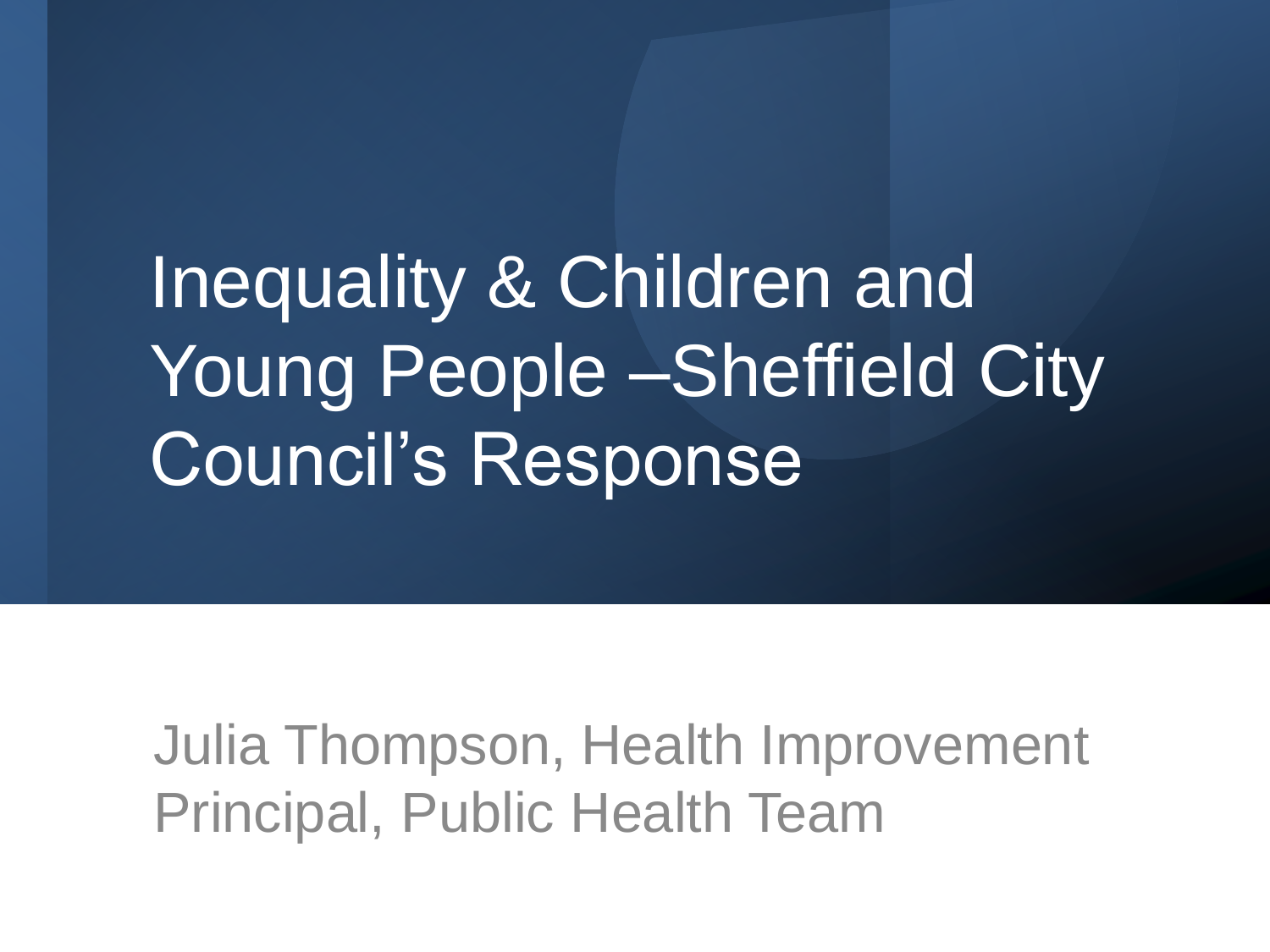## Measuring the Impact

- 13 mini Rapid Health Impact Assessments (2020). Commissioned by the Health and Wellbeing Board.
- Sheffield Covid Inequalities Impact Review Report (2022)
- 6 themes: digital exclusion, access to food and essential supplies, access to V & I and healthcare, loneliness and social support, housing and green spaces, employment and income
- Provides insight to inform the city's work on health inequalities, prevention and recovery
- Separate review of impacts recommended for children and young people recognising disproportionate impact of COVID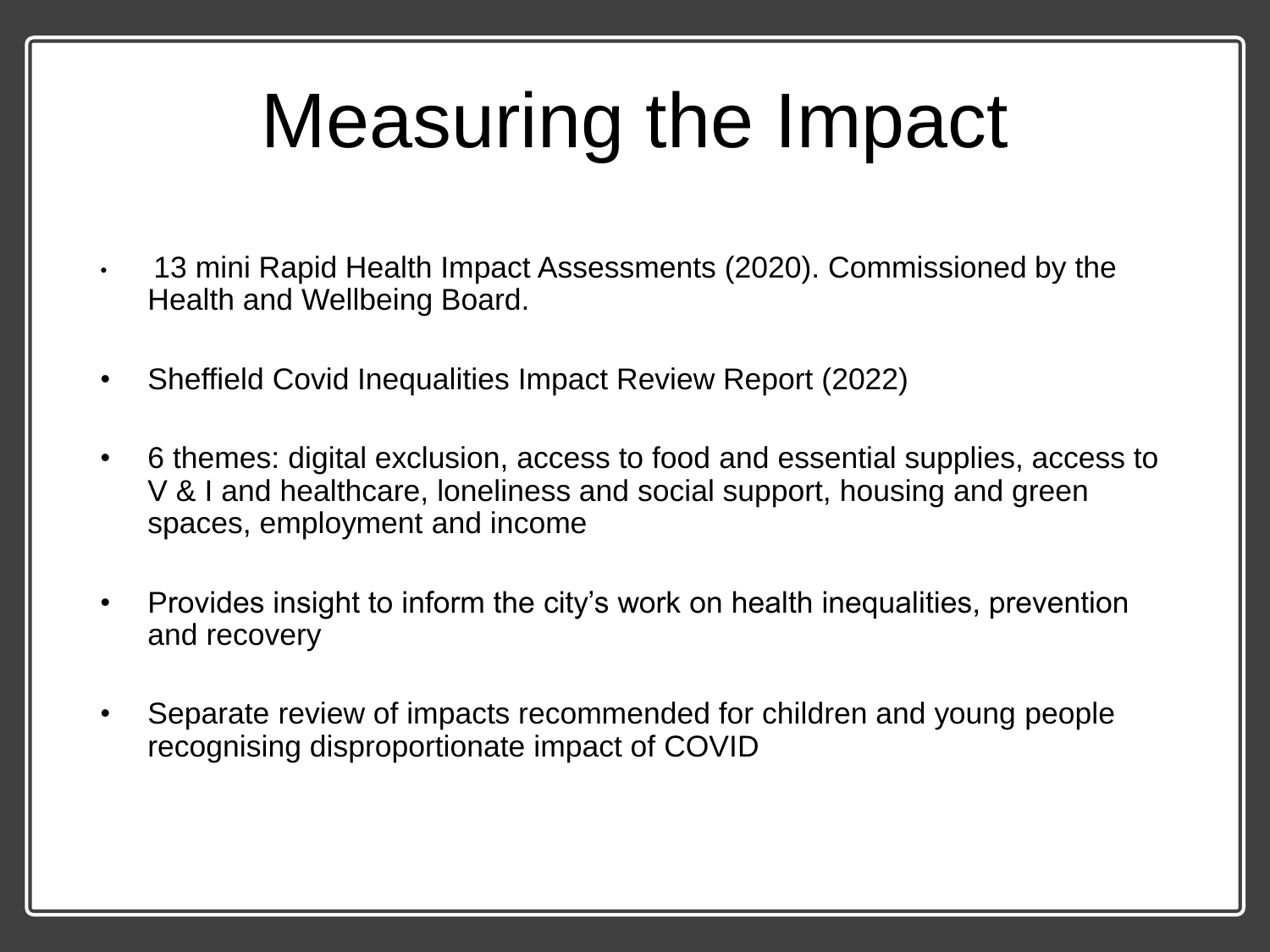## Public **Health** Response

- Strategic leadership of multi-agency partnerships eg Health and Wellbeing Strategy, reducing infant mortality, tobacco control, oral health
- Commissioning/influencing key services : 0-19 service, smoking, sexual health, substance misuse, Start Well Sheffield.
- Proportionate universalism focus on most disadvantaged
- Vaccinations and immunisations improving access for underserved communities
- Community and voluntary sector engagement, PH BAME Inequalities Communities Group, cultural competency
- Influencing the commercial determinants of health eg SCC's advertising & sponsorship policy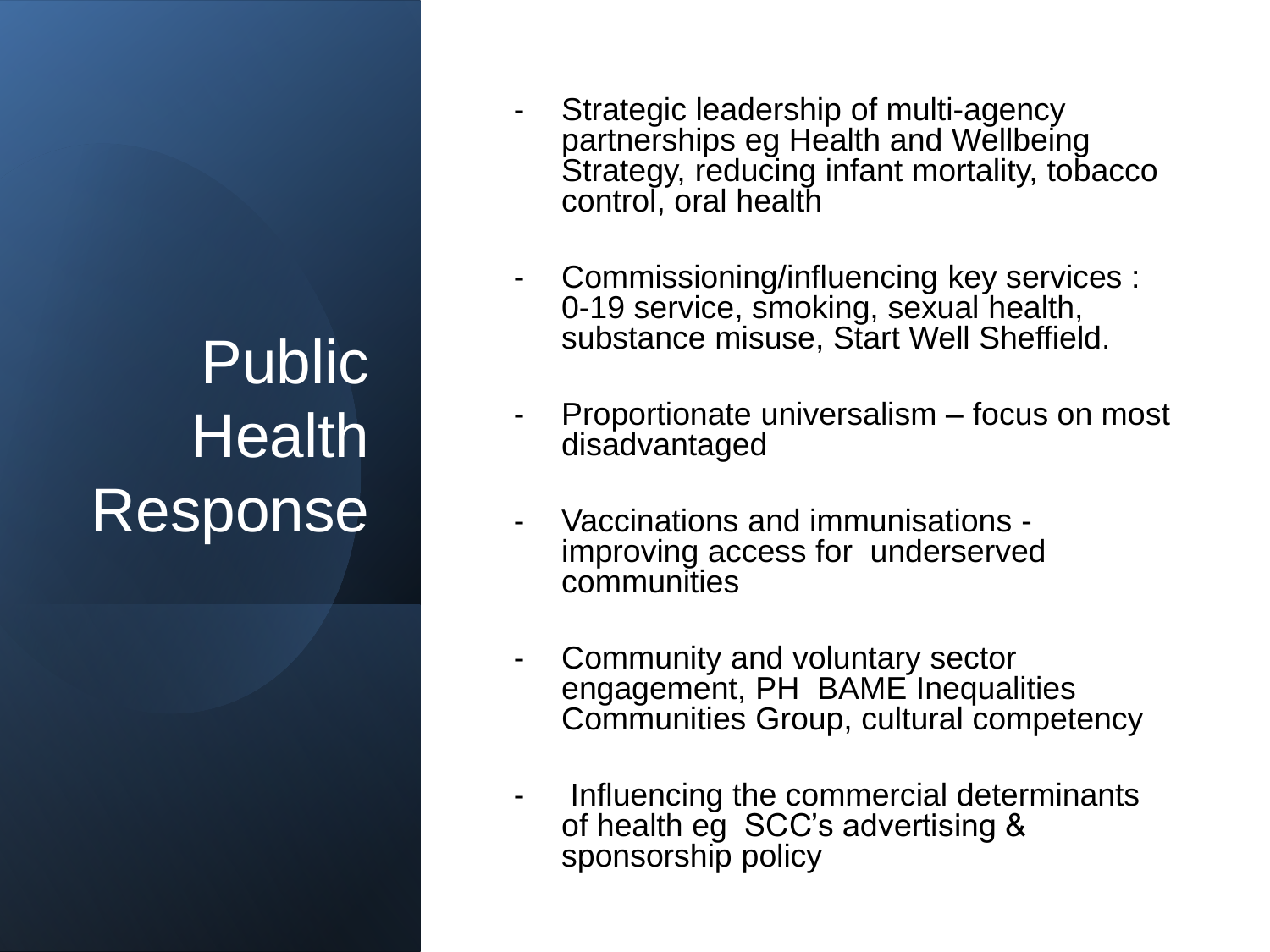## Wider Council Support for Children and Families

| <b>Early Years' Support</b><br>through Family<br><b>Centres</b>                            |                                                                                | Increase access to<br>free early learning                                                                |  |                                                                   | <b>Collaboration with</b><br>communities<br>including early years'<br>volunteers |  |
|--------------------------------------------------------------------------------------------|--------------------------------------------------------------------------------|----------------------------------------------------------------------------------------------------------|--|-------------------------------------------------------------------|----------------------------------------------------------------------------------|--|
| Targeted services for<br>disadvantaged or<br>vulnerable families eq<br>doula support, MAST |                                                                                | Work with schools to<br>improve access to<br>education for children<br>with special<br>educational needs |  | Interventions to<br>support young<br>people's mental<br>wellbeing |                                                                                  |  |
|                                                                                            | <b>Training and</b><br>development for staff<br>to raise<br>awareness of ACEs. |                                                                                                          |  | Work with the<br><b>Children in Care</b><br>Council               |                                                                                  |  |